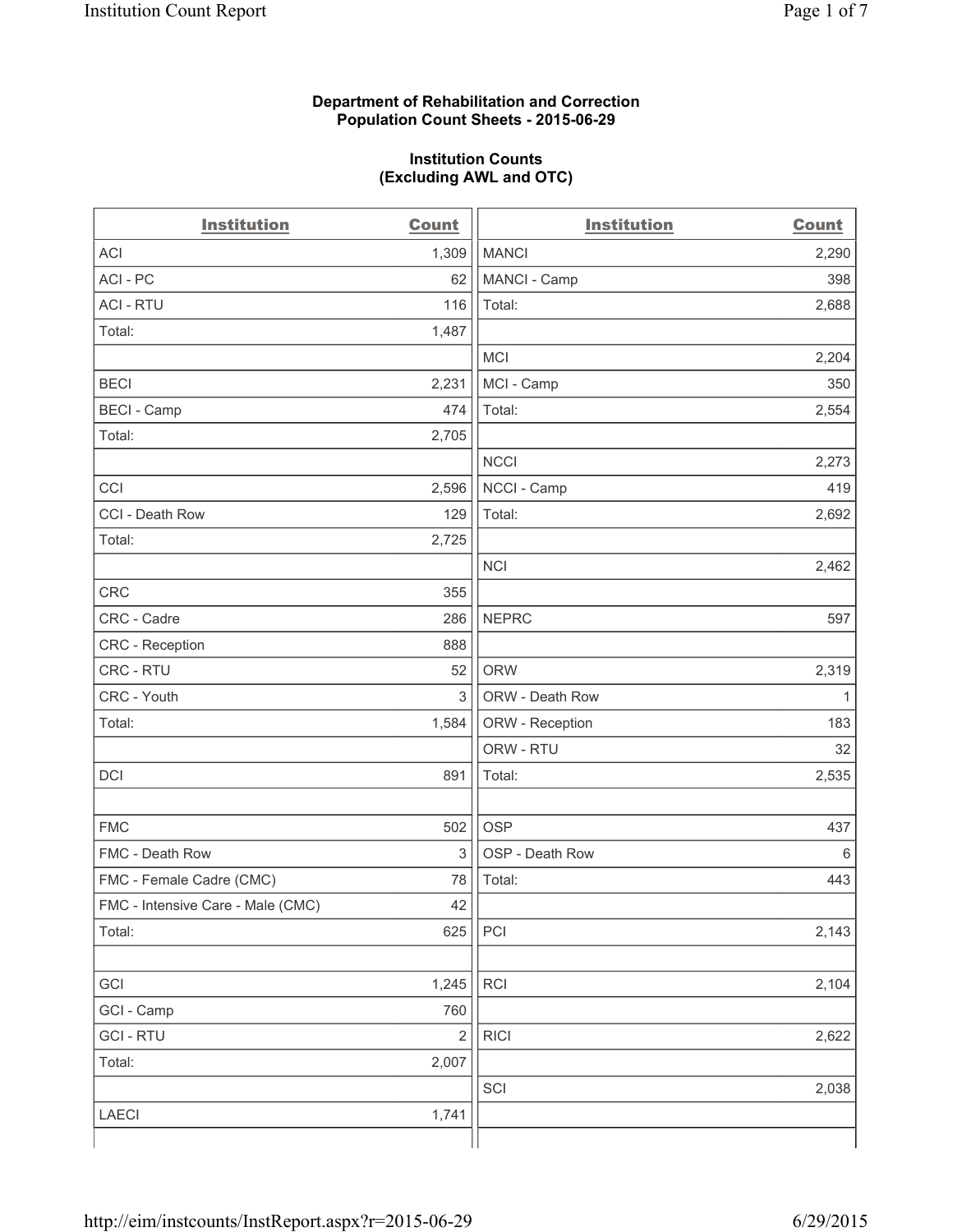|                          |       | <b>SOCF</b>      | 1,206                         |
|--------------------------|-------|------------------|-------------------------------|
| LECI                     | 2,295 | SOCF - RTU       | 45                            |
| LECI - Camp              | 184   | Total:           | 1,251                         |
| Total:                   | 2,479 |                  |                               |
|                          |       | <b>TCI</b>       | 1,085                         |
| LOCI                     | 2,283 | TCI - Camp       | 449                           |
|                          |       | Total:           | 1,534                         |
| LORCI                    | 207   |                  |                               |
| LORCI - Cadre            | 135   | <b>TOCI</b>      | 964                           |
| <b>LORCI - Reception</b> | 979   | <b>TOCI - PC</b> | 114                           |
| Total:                   | 1,321 | Total:           | 1,078                         |
|                          |       |                  |                               |
| <b>MACI</b>              | 1,126 | <b>WCI</b>       | 1,288                         |
| MACI - Minimum           | 1,424 | WCI - RTU        | 91                            |
| Total:                   | 2,550 | Total:           | 1,379                         |
|                          |       |                  |                               |
|                          |       |                  | EN E40<br>Tatal Damilation in |

**Total Population: 50,518**

\* The Total Population includes 32 Offenders with Reason Codes 30 & 31. \*\* The Total Population includes 33 Offenders with Reason Code 0A.

# **Male Population by Security Level (Include AWL and Exclude OTC)**

| <b>Security Level</b>  |                   | <b>Body</b> | <b>AWL</b> | $(-OTC)$ | <b>Total</b> |
|------------------------|-------------------|-------------|------------|----------|--------------|
| Total Level 5          |                   | 135         |            |          | 135          |
| <b>Total Level 4</b>   |                   | 1,761       | 22         | 19       | 1,764        |
| Total Level 3          |                   | 11,431      | 128        | 96       | 11,463       |
| Total Level 2          |                   | 17,428      | 258        | 170      | 17,516       |
| Total Level 1          |                   | 15,429      | 184        | 82       | 15,531       |
| <b>Total Death Row</b> |                   | 139         |            |          | 139          |
|                        | <b>Total Male</b> | 46,323      | 594        | 369      | 46,548       |

### **Female Population by Institution (Include AWL and Exclude OTC)**

| <b>Institution</b>       | <b>Body</b> | <b>AWL</b> | $(-OTC)$ | <b>Total</b> |
|--------------------------|-------------|------------|----------|--------------|
| <b>DCI</b>               | 891         | 5          | 3        | 893          |
| <b>FMC</b>               | 21          |            | 0        | 21           |
| FMC - Female Cadre (CMC) | 78          | 0          | 0        | 78           |
| <b>NEPRC</b>             | 597         | 18         | 6        | 609          |
| <b>ORW</b>               | 2,319       | 59         | 19       | 2,359        |
| <b>ORW - Death Row</b>   |             | U          | 0        |              |
| ORW - Reception          | 183         |            |          | 183          |
|                          |             |            |          |              |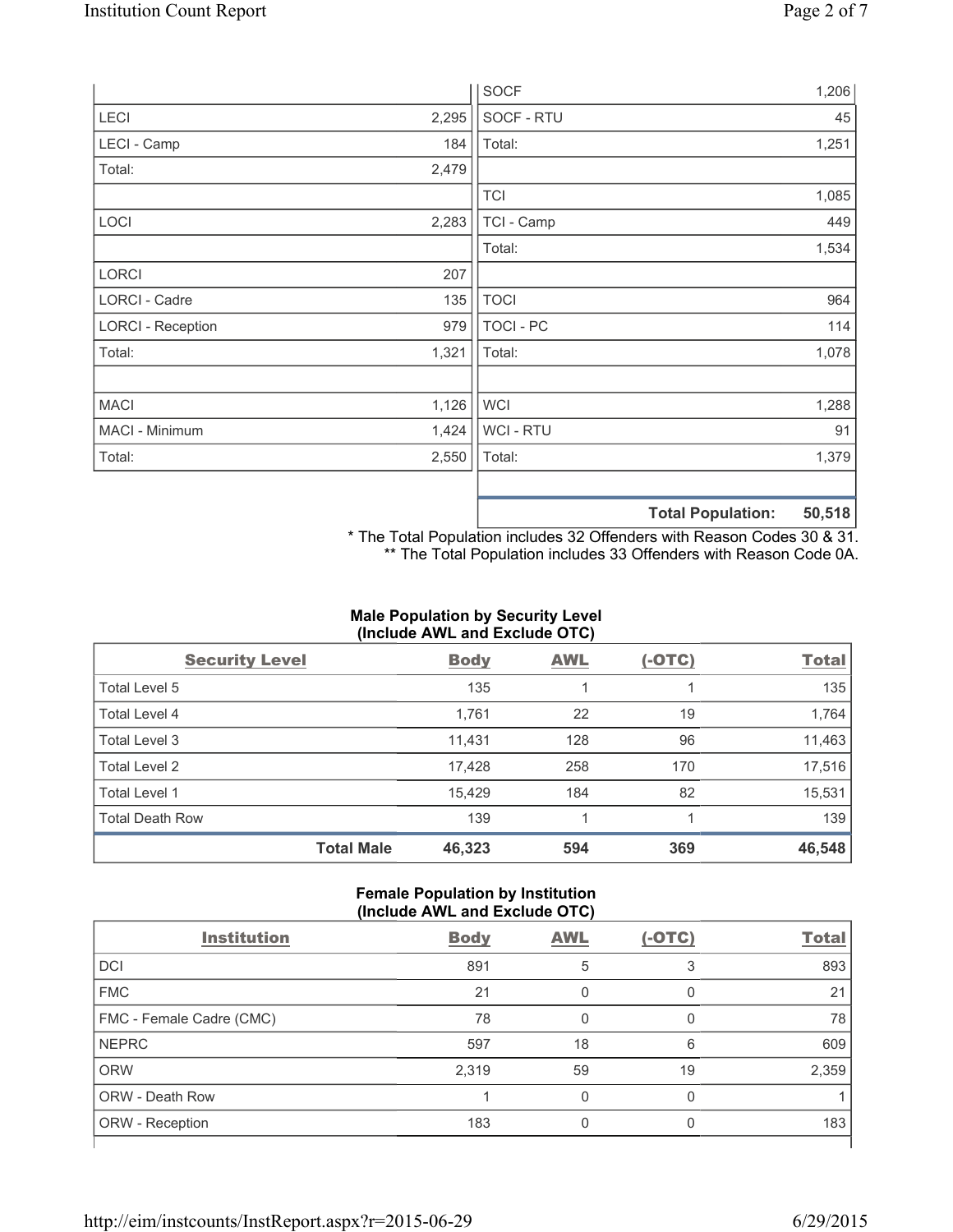| <b>ORW - RTU</b> |                          | 32     |     |     | 32     |
|------------------|--------------------------|--------|-----|-----|--------|
|                  | <b>Total Female</b>      | 4.122  | 82  | 28  | 4,176  |
|                  |                          |        |     |     |        |
|                  | <b>Total Population:</b> | 50,445 | 676 | 397 | 50,724 |

# **Male Population by Institution: Security Level 5 (Include AWL and Exclude OTC)**

|             | <b>Institution</b>   | <b>Body</b> | <b>AWL</b> | $(-OTC)$ | <b>Total</b> |
|-------------|----------------------|-------------|------------|----------|--------------|
| <b>OSP</b>  |                      | 134         |            |          | 134          |
| <b>RICI</b> |                      |             |            |          |              |
|             | <b>Total Level 5</b> | 135         |            |          | 135          |

# **Male Population by Institution: Security Level 4 (Include AWL and Exclude OTC)**

| <b>Institution</b>       |                      | <b>Body</b>    | <b>AWL</b>          | $(-OTC)$            | <b>Total</b>              |
|--------------------------|----------------------|----------------|---------------------|---------------------|---------------------------|
| <b>CRC</b>               |                      | 12             | 0                   | $\mathsf{O}\xspace$ | 12                        |
| CRC - Cadre              |                      | 1              | $\mathsf{O}\xspace$ | $\mathsf{O}\xspace$ | $\mathbf{1}$              |
| CRC - Reception          |                      | $\mathsf 3$    | $\mathsf{O}\xspace$ | $\mathsf{O}\xspace$ | $\ensuremath{\mathsf{3}}$ |
| CRC - RTU                |                      | 1              | $\mathbf 0$         | $\mathsf{O}\xspace$ | $\mathbf{1}$              |
| LECI                     |                      | 5              | $\mathsf{O}\xspace$ | $\mathsf 0$         | $\sqrt{5}$                |
| <b>LORCI</b>             |                      | $\mathsf g$    | $\sqrt{3}$          | $\mathbf{1}$        | 11                        |
| LORCI - Cadre            |                      | 1              | $\mathbf 0$         | $\mathsf 0$         | $\mathbf{1}$              |
| <b>LORCI - Reception</b> |                      | 5              | $\mathsf{O}\xspace$ | $\mathbf 0$         | $\sqrt{5}$                |
| <b>MANCI</b>             |                      | $\overline{2}$ | $\mathsf{O}\xspace$ | $\mathsf 0$         | $\overline{2}$            |
| <b>NCI</b>               |                      | $\overline{4}$ | $\mathsf{O}\xspace$ | $\mathsf{O}\xspace$ | $\overline{4}$            |
| <b>OSP</b>               |                      | 294            | 3                   | 3                   | 294                       |
| <b>RCI</b>               |                      | $9\,$          | $\mathsf{O}\xspace$ | $\mathsf 0$         | $9\,$                     |
| <b>RICI</b>              |                      | $\mathbf{1}$   | $\mathbf 0$         | $\mathsf{O}\xspace$ | $\mathbf{1}$              |
| <b>SOCF</b>              |                      | 1,104          | 15                  | 14                  | 1,105                     |
| SOCF - RTU               |                      | 41             | $\mathsf{O}\xspace$ | $\mathsf 0$         | 41                        |
| <b>TCI</b>               |                      | 10             | $\mathsf{O}\xspace$ | $\mathsf{O}\xspace$ | 10                        |
| <b>TOCI</b>              |                      | 197            | $\mathsf{O}\xspace$ | $\mathsf{O}\xspace$ | 197                       |
| <b>TOCI - PC</b>         |                      | 48             | $\mathsf{O}\xspace$ | $\mathsf 0$         | 48                        |
| <b>WCI</b>               |                      | 12             | $\mathbf{1}$        | $\mathbf{1}$        | 12                        |
| WCI - RTU                |                      | $\overline{2}$ | $\mathbf 0$         | $\mathsf{O}\xspace$ | $\overline{2}$            |
|                          | <b>Total Level 4</b> | 1,761          | 22                  | 19                  | 1,764                     |

## **Male Population by Institution: Security Level 3 (Include AWL and Exclude OTC)**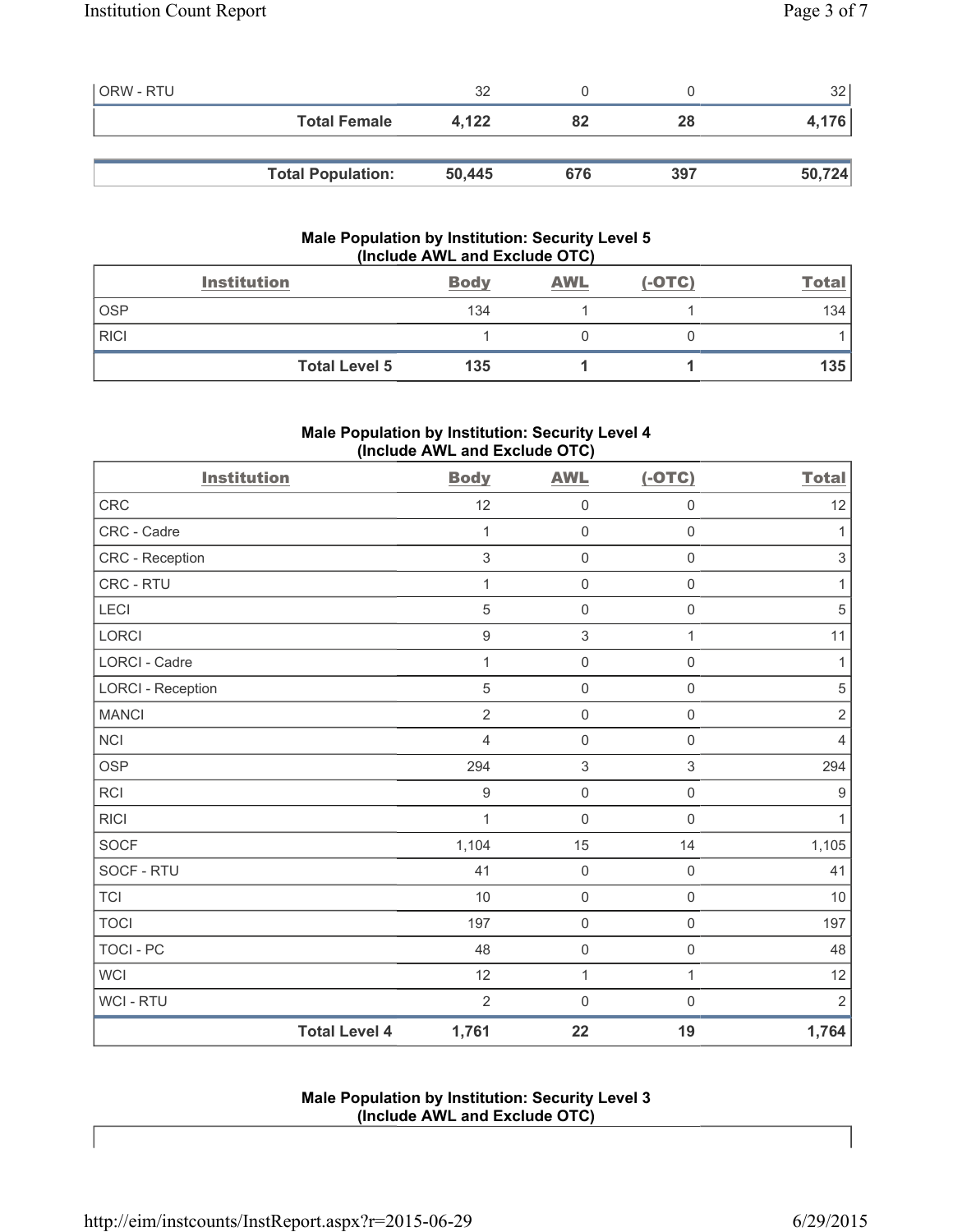| <b>Institution</b>                          | <b>Body</b>    | <b>AWL</b>          | $(-OTC)$            | <b>Total</b>              |
|---------------------------------------------|----------------|---------------------|---------------------|---------------------------|
| <b>ACI</b>                                  | 17             | $\mathsf{O}\xspace$ | $\mathsf{O}\xspace$ | 17                        |
| <b>ACI - RTU</b>                            | $\mathbf{1}$   | $\mathsf{O}\xspace$ | $\mathsf 0$         | 1                         |
| <b>BECI</b>                                 | $\mathsf 3$    | $\mathsf{O}\xspace$ | $\mathsf{O}\xspace$ | $\sqrt{3}$                |
| CCI                                         | $\overline{7}$ | $\mathsf{O}\xspace$ | $\mathsf{O}\xspace$ | $\overline{7}$            |
| <b>CRC</b>                                  | 120            | 3                   | $\mathsf 3$         | 120                       |
| CRC - Cadre                                 | 198            | $\mathsf{O}\xspace$ | $\mathsf{O}\xspace$ | 198                       |
| CRC - Reception                             | 503            | 10                  | $\,8\,$             | 505                       |
| CRC - RTU                                   | 28             | $\mathsf{O}\xspace$ | $\mathsf{O}\xspace$ | 28                        |
| CRC - Youth                                 | $\sqrt{2}$     | $\mathsf{O}\xspace$ | $\mathsf 0$         | $\sqrt{2}$                |
| <b>FMC</b>                                  | $\overline{4}$ | $\mathsf{O}\xspace$ | $\mathsf{O}\xspace$ | $\overline{4}$            |
| FMC - Intensive Care - Male (CMC)           | $\overline{7}$ | $\mathsf 0$         | $\mathsf{O}\xspace$ | $\overline{7}$            |
| GCI                                         | 1              | $\mathsf{O}\xspace$ | $\mathbf 0$         | 1                         |
| LECI                                        | 2,224          | 21                  | 15                  | 2,230                     |
| LOCI                                        | $\hbox{9}$     | $\mathbf{1}$        | 1                   | $\boldsymbol{9}$          |
| LORCI                                       | 69             | 27                  | 24                  | 72                        |
| <b>LORCI - Cadre</b>                        | 102            | $\mathsf 0$         | $\mathsf{O}\xspace$ | 102                       |
| <b>LORCI - Reception</b>                    | 612            | $\mathbf{1}$        | $\mathsf{O}\xspace$ | 613                       |
| <b>MACI</b>                                 | $\overline{2}$ | $\mathsf{O}\xspace$ | $\mathsf{O}\xspace$ | $\overline{2}$            |
| <b>MANCI</b>                                | 2,265          | 13                  | 12                  | 2,266                     |
| <b>MCI</b>                                  | $\mathsf 3$    | $\mathsf{O}\xspace$ | $\mathsf{O}\xspace$ | $\ensuremath{\mathsf{3}}$ |
| <b>NCCI</b>                                 | 20             | $\mathsf 0$         | $\mathsf{O}\xspace$ | 20                        |
| NCCI - Camp                                 | $\mathbf{1}$   | $\mathsf{O}\xspace$ | $\mathsf{O}\xspace$ | 1                         |
| <b>NCI</b>                                  | $\mathsf g$    | $\mathsf 0$         | $\mathsf{O}\xspace$ | $\boldsymbol{9}$          |
| PCI                                         | 42             | 4                   | $\mathbf{1}$        | 45                        |
| <b>RCI</b>                                  | 1,936          | 19                  | 13                  | 1,942                     |
| $\ensuremath{\mathsf{R}\mathsf{IC}}\xspace$ | 24             | $\mathsf 0$         | $\mathsf{O}\xspace$ | 24                        |
| SCI                                         | 15             | $\mathsf{O}\xspace$ | $\mathsf{O}\xspace$ | 15                        |
| SOCF                                        | 84             | $\overline{2}$      | $\overline{2}$      | 84                        |
| SOCF - RTU                                  | $\overline{4}$ | $\mathsf{O}\xspace$ | $\mathsf{O}\xspace$ | $\overline{4}$            |
| <b>TCI</b>                                  | 1,017          | $\boldsymbol{9}$    | $\,6\,$             | 1,020                     |
| TCI - Camp                                  | $\mathbf{1}$   | $\mathsf{O}\xspace$ | $\mathsf{O}\xspace$ | $\mathbf{1}$              |
| <b>TOCI</b>                                 | 709            | 5                   | $\overline{4}$      | 710                       |
| <b>TOCI - PC</b>                            | 66             | $\mathsf 0$         | $\mathsf{O}\xspace$ | 66                        |
| <b>WCI</b>                                  | 1,242          | 13                  | $\overline{7}$      | 1,248                     |
| WCI - RTU                                   | 84             | $\mathsf{O}\xspace$ | $\mathsf{O}\xspace$ | 84                        |
| <b>Total Level 3</b>                        | 11,431         | 128                 | 96                  | 11,463                    |

## **Male Population by Institution: Security Level 2 (Include AWL and Exclude OTC)**

 $\lceil$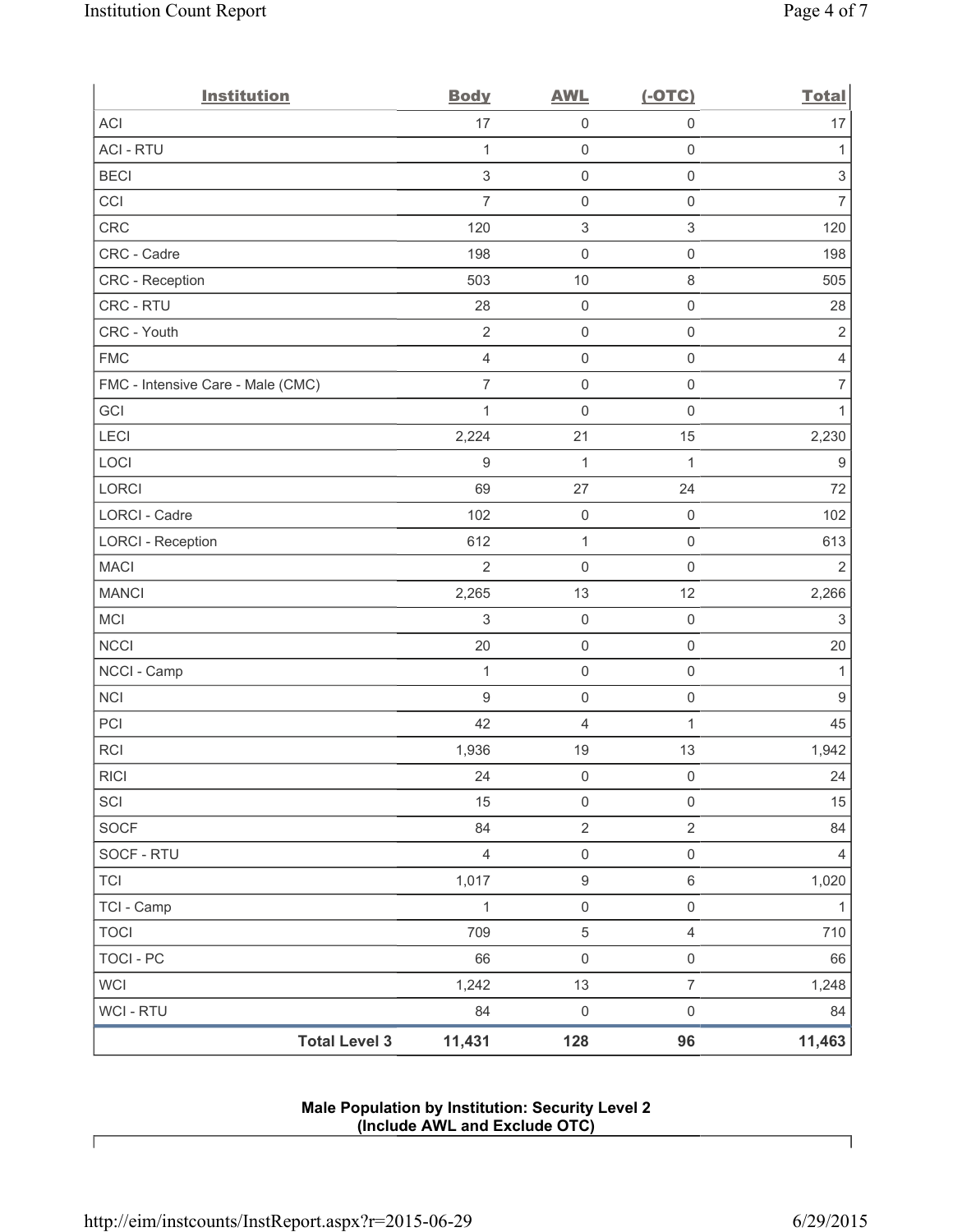| <b>Institution</b>                | <b>Body</b>      | <b>AWL</b>                | $(-OTC)$                  | <b>Total</b>     |
|-----------------------------------|------------------|---------------------------|---------------------------|------------------|
| <b>ACI</b>                        | 597              | $\,8\,$                   | 5                         | 600              |
| ACI - PC                          | 62               | $\mathsf{O}\xspace$       | 0                         | 62               |
| <b>ACI - RTU</b>                  | 71               | $\mathbf 0$               | $\mathsf{O}\xspace$       | 71               |
| <b>BECI</b>                       | 1,452            | 22                        | 14                        | 1,460            |
| CCI                               | 1,730            | 21                        | 12                        | 1,739            |
| <b>CRC</b>                        | 121              | $\ensuremath{\mathsf{3}}$ | $\ensuremath{\mathsf{3}}$ | 121              |
| CRC - Cadre                       | 85               | $\mathbf 0$               | $\mathsf 0$               | 85               |
| CRC - Reception                   | 252              | $\sqrt{2}$                | $\sqrt{2}$                | 252              |
| CRC - RTU                         | 18               | $\mathsf{O}\xspace$       | $\mathsf{O}\xspace$       | 18               |
| CRC - Youth                       | $\mathbf{1}$     | $\mathsf{O}\xspace$       | $\mathsf{O}\xspace$       | $\mathbf{1}$     |
| <b>FMC</b>                        | $\boldsymbol{9}$ | $\mathsf{O}\xspace$       | $\mathsf 0$               | $\boldsymbol{9}$ |
| FMC - Intensive Care - Male (CMC) | 18               | $\mathbf 0$               | $\mathsf 0$               | 18               |
| GCI                               | 836              | $\overline{7}$            | $\overline{4}$            | 839              |
| GCI - Camp                        | $\mathbf{1}$     | $\mathsf{O}\xspace$       | $\mathsf{O}\xspace$       | 1                |
| <b>GCI - RTU</b>                  | $\mathbf{1}$     | $\mathbf 0$               | $\mathsf{O}\xspace$       | $\mathbf{1}$     |
| <b>LAECI</b>                      | 1,093            | 22                        | 20                        | 1,095            |
| LECI                              | 55               | $\mathbf 0$               | $\mathsf{O}\xspace$       | 55               |
| LOCI                              | 1,127            | 12                        | $10$                      | 1,129            |
| LORCI                             | 95               | 23                        | 22                        | 96               |
| LORCI - Cadre                     | 30               | $\mathsf{O}\xspace$       | $\mathsf 0$               | 30               |
| <b>LORCI - Reception</b>          | 240              | $\mathbf{1}$              | 1                         | 240              |
| <b>MACI</b>                       | 1,124            | $\overline{4}$            | $\sqrt{2}$                | 1,126            |
| <b>MANCI</b>                      | 15               | $\mathbf 0$               | $\mathsf 0$               | 15               |
| <b>MCI</b>                        | 1,700            | 23                        | 16                        | 1,707            |
| MCI - Camp                        | 1                | $\mathsf 0$               | $\mathsf{O}\xspace$       | 1                |
| <b>NCCI</b>                       | 1,657            | 20                        | 12                        | 1,665            |
| NCCI - Camp                       | 13               | 0                         | $\mathbf 0$               | 13               |
| <b>NCI</b>                        | 1,640            | 37                        | 26                        | 1,651            |
| <b>OSP</b>                        | $\mathbf{1}$     | $\mathbf 0$               | $\mathsf{O}\xspace$       | $\mathbf{1}$     |
| PCI                               | 770              | 15                        | $\mathfrak{S}$            | 782              |
| RCI                               | 159              | $\ensuremath{\mathsf{3}}$ | 3                         | 159              |
| <b>RICI</b>                       | 1,422            | 22                        | $\,8\,$                   | 1,436            |
| SCI                               | 925              | 13                        | $\overline{7}$            | 931              |
| <b>TCI</b>                        | 11               | $\mathbf 0$               | $\mathsf{O}\xspace$       | 11               |
| <b>TOCI</b>                       | 58               | $\mathsf 0$               | $\mathsf 0$               | 58               |
| <b>WCI</b>                        | 34               | $\mathsf{O}\xspace$       | $\mathsf{O}\xspace$       | 34               |
| WCI - RTU                         | $\overline{4}$   | $\mathsf{O}\xspace$       | $\mathsf 0$               | 4                |
| <b>Total Level 2</b>              | 17,428           | 258                       | 170                       | 17,516           |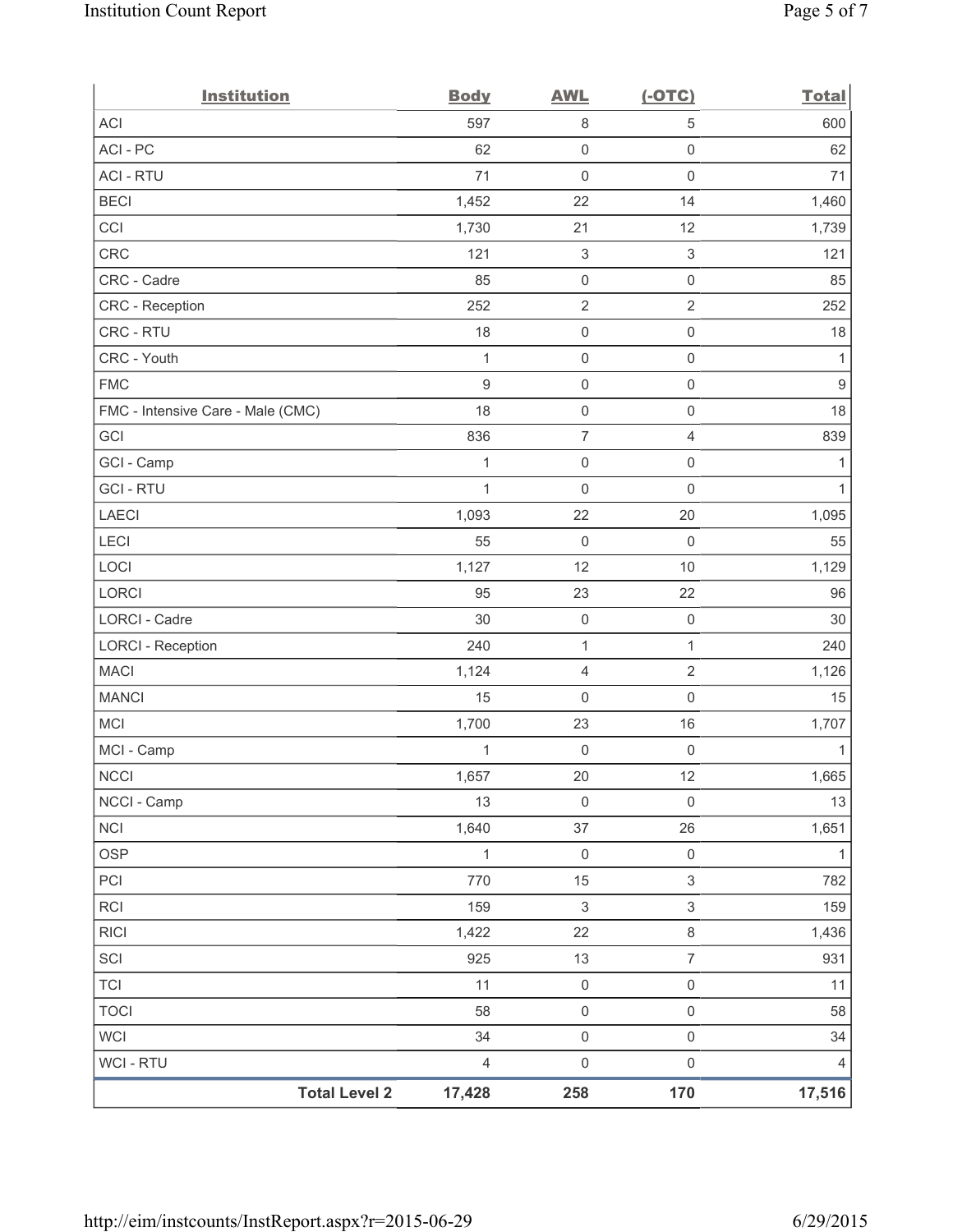| <b>Institution</b>                | <b>Body</b>    | <b>AWL</b>                | $(-OTC)$                | <b>Total</b>   |
|-----------------------------------|----------------|---------------------------|-------------------------|----------------|
| <b>ACI</b>                        | 695            | $\overline{7}$            | 1                       | 701            |
| <b>ACI - RTU</b>                  | 44             | $\mathsf{O}\xspace$       | $\mathsf{O}\xspace$     | 44             |
| <b>BECI</b>                       | 775            | $10$                      | 5                       | 780            |
| <b>BECI</b> - Camp                | 474            | $\mathsf{O}\xspace$       | $\mathsf{O}\xspace$     | 474            |
| CCI                               | 859            | 13                        | $\sqrt{3}$              | 869            |
| <b>CRC</b>                        | 41             | $\mathbf 2$               | $\sqrt{2}$              | 41             |
| CRC - Cadre                       | $\overline{2}$ | $\mathsf 0$               | $\mathsf 0$             | $\overline{2}$ |
| <b>CRC</b> - Reception            | 127            | $\mathbf 5$               | $\overline{4}$          | 128            |
| CRC - RTU                         | $\sqrt{5}$     | $\mathsf{O}\xspace$       | $\mathsf{O}\xspace$     | $\sqrt{5}$     |
| <b>FMC</b>                        | 466            | $\mathbf 5$               | $\mathsf 0$             | 471            |
| FMC - Intensive Care - Male (CMC) | 17             | 0                         | $\mathsf{O}\xspace$     | 17             |
| GCI                               | 408            | 15                        | 5                       | 418            |
| GCI - Camp                        | 759            | $\ensuremath{\mathsf{3}}$ | $\mathbf{1}$            | 761            |
| <b>GCI-RTU</b>                    | 1              | $\mathsf{O}\xspace$       | $\mathsf 0$             | 1              |
| LAECI                             | 648            | 11                        | $\,8\,$                 | 651            |
| LECI                              | 11             | $\mathbf{1}$              | $\mathbf{1}$            | 11             |
| LECI - Camp                       | 184            | $\mathsf{O}\xspace$       | $\mathbf 0$             | 184            |
| LOCI                              | 1,147          | 6                         | 3                       | 1,150          |
| LORCI                             | 33             | $\,$ 5 $\,$               | $\,$ 5 $\,$             | 33             |
| LORCI - Cadre                     | $\overline{2}$ | $\mathsf{O}\xspace$       | $\mathsf 0$             | $\overline{2}$ |
| <b>LORCI - Reception</b>          | 120            | $\mathsf{O}\xspace$       | $\mathsf 0$             | 120            |
| MACI - Minimum                    | 1,424          | 12                        | $\,8\,$                 | 1,428          |
| <b>MANCI</b>                      | 8              | 6                         | $\overline{\mathbf{4}}$ | $10$           |
| MANCI - Camp                      | 398            | $\mathbf{1}$              | $\mathsf{O}\xspace$     | 399            |
| MCI                               | 501            | 4                         | $\overline{2}$          | 503            |
| MCI - Camp                        | 349            | $\mathsf{O}\xspace$       | 0                       | 349            |
| <b>NCCI</b>                       | 596            | $\boldsymbol{9}$          | $\mathfrak{S}$          | 602            |
| NCCI - Camp                       | 405            | 1                         | 1                       | 405            |
| <b>NCI</b>                        | 809            | 13                        | $\overline{7}$          | 815            |
| <b>OSP</b>                        | $\overline{7}$ | $\mathsf 0$               | $\mathsf 0$             | $\overline{7}$ |
| PCI                               | 1,331          | 27                        | $\overline{7}$          | 1,351          |
| <b>RICI</b>                       | 1,173          | 12                        | $\mathfrak{S}$          | 1,182          |
| SCI                               | 1,098          | 11                        | $\,6\,$                 | 1,103          |
| SOCF                              | 17             | $\mathsf{O}\xspace$       | $\mathsf 0$             | 17             |
| <b>TCI</b>                        | 47             | 5                         | $\mathsf 3$             | 49             |
| TCI - Camp                        | 448            | $\mathsf{O}\xspace$       | $\mathsf{O}\xspace$     | 448            |
| <b>Total Level 1</b>              | 15,429         | 184                       | 82                      | 15,531         |

## **Male Population by Institution: Security Level 1 (Include AWL and Exclude OTC)**